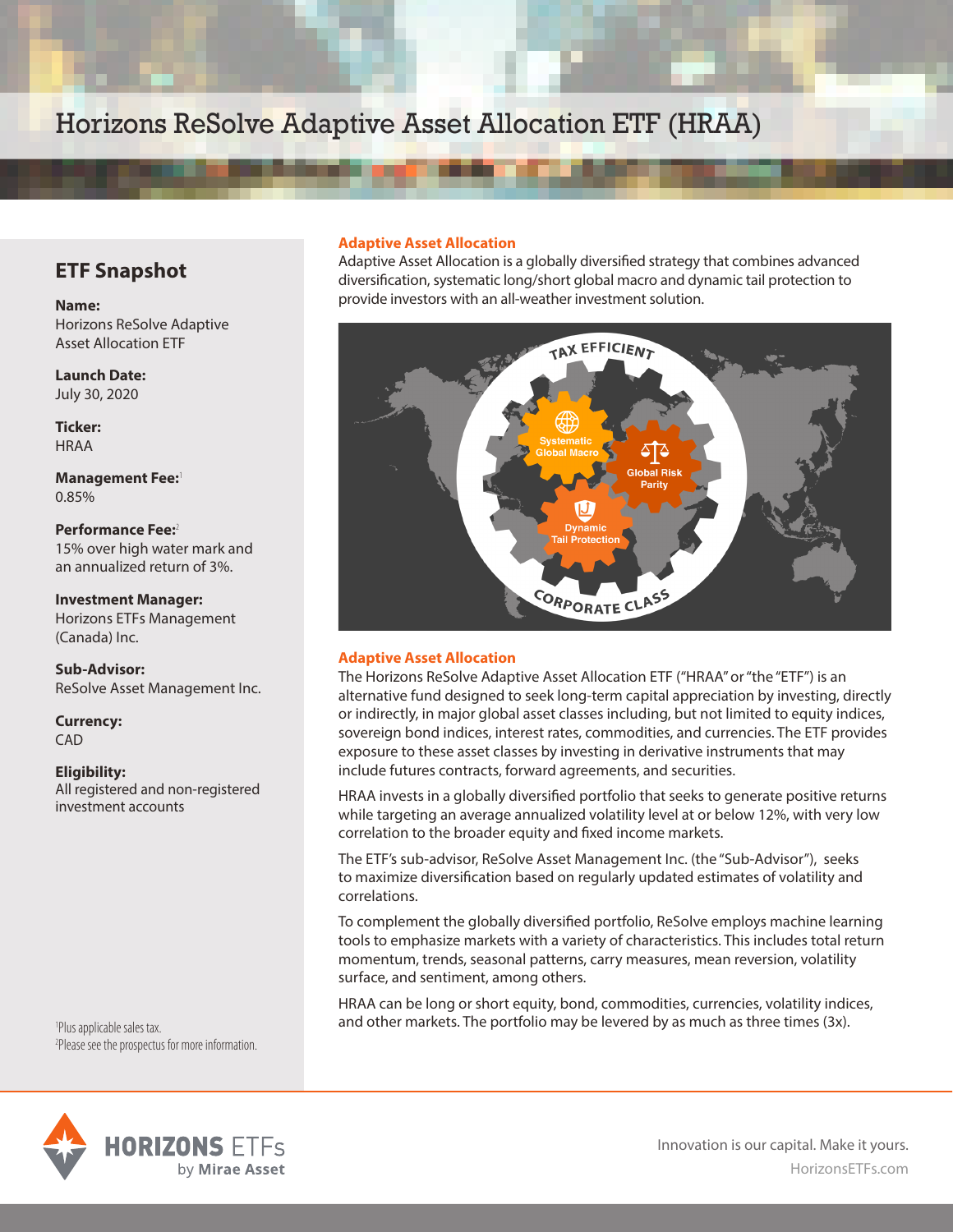## Horizons ReSolve Adaptive Asset Allocation ETF (HRAA)

#### **Diversified Risk Balance**

Many investors understand the benefits of diversification without truly appreciating how it is achieved. While a portfolio may be widely diversified across several asset classes, its risk profile might actually be highly concentrated.

HRAA uses Risk Parity, a properly diverse and balanced portfolio methodology that is designed to weather any economic storm. This approach seeks to ensure that each asset class contributes an equal amount of risk to the portfolio. It prioritizes diversity and balance to hedge exposures to the primary risks that drive capital markets: unexpected inflation and growth shocks.

#### **Systematic Global Macro**

HRAA thoughtfully departs from risk parity by allowing both traditional (bonds and equities) and non-traditional (gold, commodities, and currencies) asset classes to dynamically deviate (long or short) and adapt rapidly to changes in market conditions.

#### **All-Weather Approach Designed to Thrive Across Most Market Environments**



#### **Dynamic Tail Protection**

While diversification and risk balance across asset classes, and a strong understanding of the data relationships that forecast returns, are the first and second lines of defense against abrupt market dislocations, the Sub-Advisor rounds out the ETF's risk management with a strategy – also derived through machine learning – that is designed to produce outsized returns during acute bouts of market volatility. ReSolve applies a proprietary dynamic volatility program that can go modestly long and short volatility futures to help protect against very large and rapid market selloffs, instances in which a long volatility exposure may be one of a few profitable alternatives.

#### **Machine Learning**

HRAA employs proprietary quantitative models (based on advanced machine learning techniques) to emphasize or deemphasize market exposures in response to complex relationships and patterns that emerge from a variety of data sources. These data sources include many familiar metrics like momentum, trend, carry and value, as well as new sources of information such as the volatility surface, dealer gamma, dark index flows, cross-market information, and other alternative data sources.

#### **Key Features:**

- **Globally Diversified:** Provides exposure to a global portfolio of equities, fixed income, and commodities
- **• A Systematic Process:** HRAA uses a systematic strategy that combines prudent risk management and machine learning to formulate forward-looking views for key risk factors. This seeks to dynamically determine potentially favourable asset allocations under most market conditions. These factors include, but are not limited to seasonality, momentum, fundamentals and counter-trend and carry
- **• Risk Management:** HRAA uses a quantitative process to dynamically measure the sensitivities of major asset classes to a set of common risk factors over changing market conditions. By considering asset allocation from the perspective of systematic risks, it aims to keep the portfolio's target level of volatility below a certain threshold and reduce the overall correlation to broader equity and fixed income markets
- **• Experienced Sub-Advisor:** Over 20 years of experience in institutional portfolio management techniques focused on global asset allocation
- **• Tax-Efficient:** Net interest income from settlement of any derivatives in the ETF is reflected in HRAA's net asset value ("NAV"), but is not expected to be paid out to the shareholder